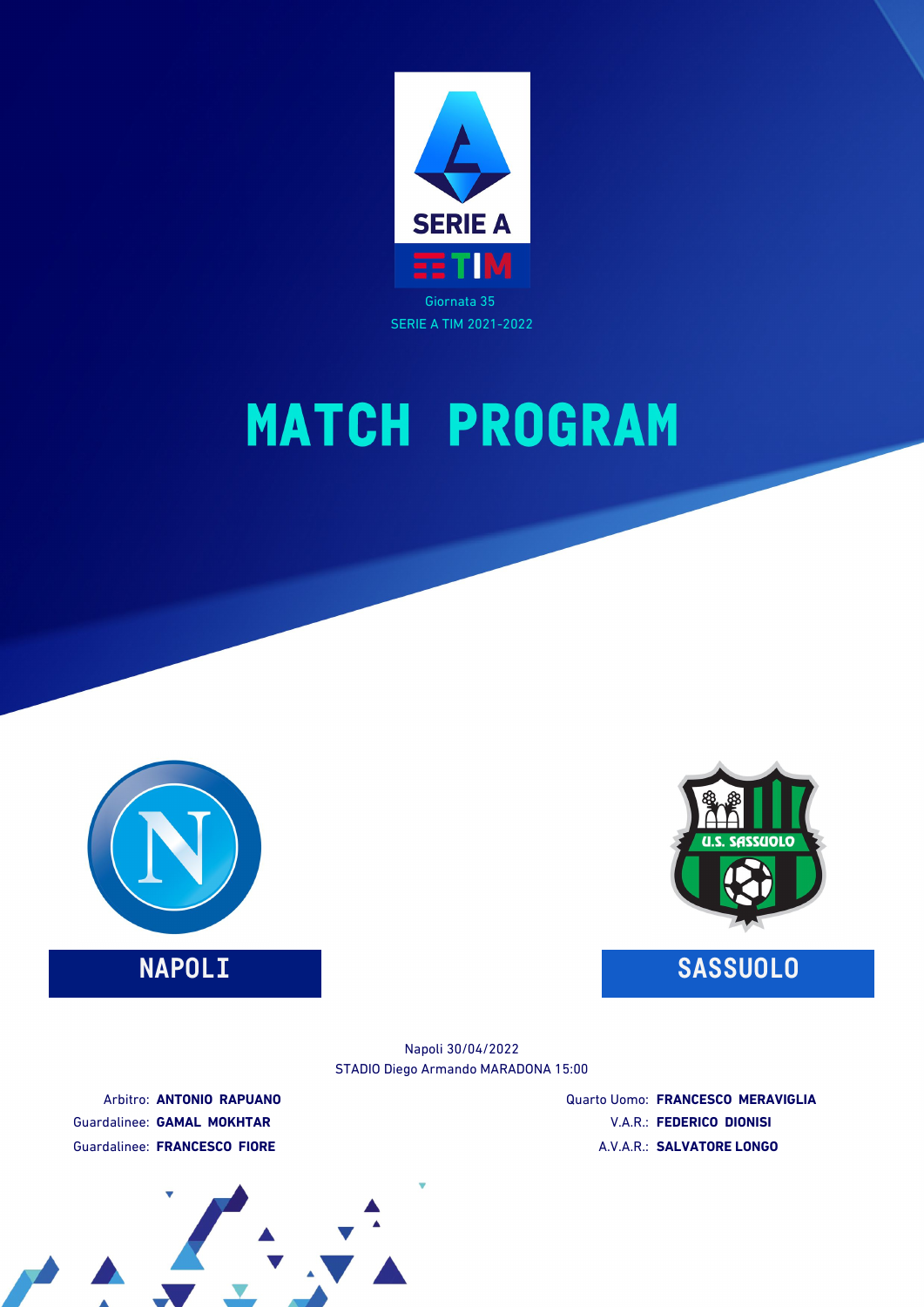

## **MATCH PROGRAM**

Napoli 30/04/2022 STADIO Diego Armando MARADONA - 15:00



### **RISULTATI STAGIONALI**

| <b>TOTALI</b>         | <b>PTG</b> | G  | v         | N  | P                | GF | GS | DIFF.RETI         |
|-----------------------|------------|----|-----------|----|------------------|----|----|-------------------|
| <b>NAPOLI</b>         | 67         | 34 | 20        | 7  | 7                | 61 | 30 | $+31$             |
| <b>SASSUOLO</b>       | 46         | 34 | 12        | 10 | 12               | 59 | 55 | $+4$              |
| <b>CASA/TRASFERTA</b> | <b>PTG</b> | G  | v         | N  | P                | GF | GS | <b>MEDIA GOAL</b> |
| <b>NAPOLI</b>         | 30         | 17 | 9         | 3  | 5                | 28 | 15 | 1.6               |
| <b>SASSUOLO</b>       | 23         | 17 | $\bullet$ | 5  | $\boldsymbol{6}$ | 33 | 29 | 1.9               |

### **ULTIMI PRECEDENTI**

| 2021-22 15^ G            | <b>SASSUOLO</b>                                                              | <b>NAPOLI</b>                                                                |         |
|--------------------------|------------------------------------------------------------------------------|------------------------------------------------------------------------------|---------|
| 01/12/2021               | 26'(2°T) G. SCAMACCA, 44'(2°T) G. FERRARI                                    | 6'(2°T) FABIAN RUIZ, 14'(2°T) D. MERTENS                                     | $2 - 2$ |
| 2020-21 25^ G            | <b>SASSUOLO</b>                                                              | <b>NAPOLI</b>                                                                |         |
| 03/03/2021               | 34'(1°T)[A] N. MAKSIMOVIC, 46'(1°T) D. BERARDI, 50'(2°T) F.<br><b>CAPUTO</b> | 38'(1°T) P. ZIELINSKI, 27'(2°T) G. DI LORENZO, 45'(2°T) L.<br><b>INSIGNE</b> | $3 - 3$ |
| 2020-21 6 <sup>^</sup> G | <b>NAPOLI</b>                                                                | <b>SASSUOLO</b>                                                              |         |
| 01/11/2020               |                                                                              | 14'(2°T) M. LOCATELLI, 50'(2°T) M. LOPEZ                                     | $0 - 2$ |
| 2019-20 36^ G            | <b>NAPOLI</b>                                                                | <b>SASSUOLO</b>                                                              |         |
| 25/07/2020               | 8'(1°T) E. HYSAJ, 48'(2°T) ALLAN                                             |                                                                              | $2 - 0$ |
| 2019-20 17^ G            | <b>SASSUOLO</b>                                                              | <b>NAPOLI</b>                                                                |         |
| 22/12/2019               | $29'(1°T)$ H. TRAORE                                                         | 12'(2°T) ALLAN, 49'(2°T)[A] P. OBIANG                                        | $1 - 2$ |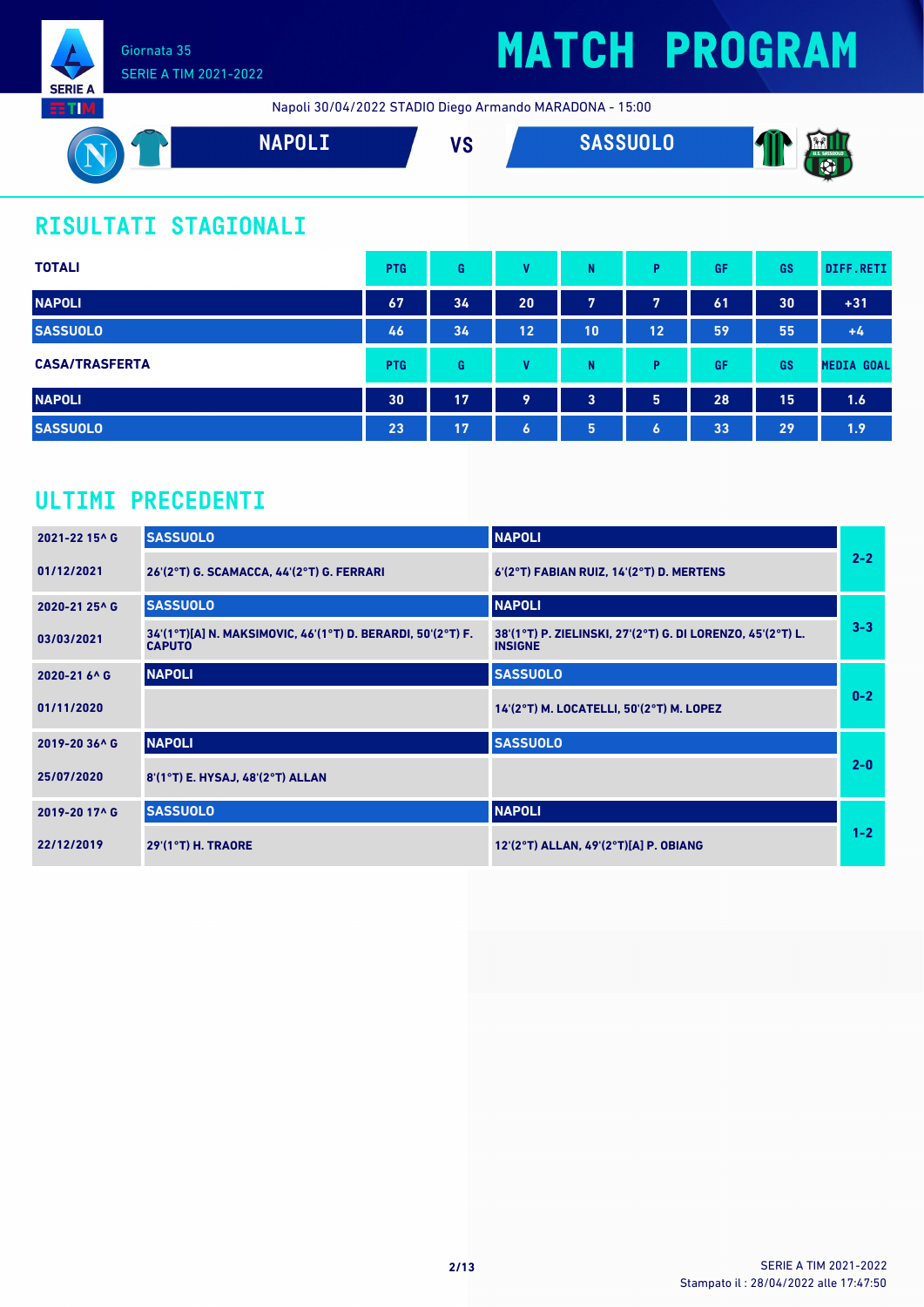

Napoli 30/04/2022 STADIO Diego Armando MARADONA - 15:00

| ↽<br>◡<br>- | <b>NAPNIT</b><br>IIA VLL | VC<br>vυ | <b>ASSUOLO</b> | <b>AND I</b><br>11<br>$\overline{\mathcal{L}}$<br>- SI 12 |
|-------------|--------------------------|----------|----------------|-----------------------------------------------------------|
|             |                          |          |                | w<br>.                                                    |

### **ROSA DELLE SQUADRE**

| <b>NAPOLI</b>     |                             | PRES. A      | GOL A          | GOL 2021-22    | PRES. 2021-22 | MIN. 2021-22 |
|-------------------|-----------------------------|--------------|----------------|----------------|---------------|--------------|
| <b>PORTIERI</b>   |                             |              |                |                |               |              |
|                   | 1 ALEX MERET                | 77           | 93             | 6              | 6             | 582          |
|                   | 12 DAVIDE MARFELLA          | $\pmb{0}$    | $\pmb{0}$      | $\bf{0}$       | $\bf{0}$      | $\pmb{0}$    |
|                   | <b>16 HUBERT IDASIAK</b>    | $\mathbf{0}$ | $\mathbf{0}$   | $\mathbf{0}$   | $\mathbf{0}$  | $\mathbf{0}$ |
|                   | 25 DAVID OSPINA             | 78           | 73             | 24             | 28            | 2707         |
| <b>DIFENSORI</b>  |                             |              |                |                |               |              |
|                   | 2 KEVIN MALCUIT             | 43           | $\mathbf{0}$   | $\mathbf{0}$   | 8             | 318          |
|                   | 3 AXEL TUANZEBE             | $\mathbf{1}$ | $\mathbf{0}$   | $\bf{0}$       | $\mathbf{1}$  | 13           |
| 5.                | <b>JUAN JESUS</b>           | 201          | 3              | $\mathbf{1}$   | 20            | 1305         |
|                   | <b>6</b> MARIO RUI          | 202          | 3              | $\mathbf{0}$   | 31            | 2941         |
|                   | <b>13 AMIR RRAHMANI</b>     | 82           | $\overline{4}$ | 3              | 30            | 2860         |
|                   | 22 GIOVANNI DI LORENZO      | 136          | 12             | $\mathbf{1}$   | 30            | 2790         |
|                   | 26 KALIDOU KOULIBALY        | 232          | 12             | $\overline{2}$ | 23            | 2190         |
|                   | 31 FAOUZI GHOULAM           | 157          | $\overline{3}$ | $\mathbf{0}$   | 11            | 254          |
|                   | 55 MOUSSA MANE'             | $\mathbf{0}$ | $\mathbf{0}$   | $\mathbf{0}$   | $\mathbf{0}$  | $\mathbf{0}$ |
|                   | 59 ALESSANDRO ZANOLI        | 10           | $\mathbf{0}$   | $\mathbf{0}$   | 10            | 402          |
|                   | 74 DAVIDE COSTANZO          | $\mathbf{0}$ | $\mathbf{0}$   | $\mathbf{0}$   | $\mathbf{0}$  | $\pmb{0}$    |
| 80                | <b>BENEDETTO BARBA</b>      | $\mathbf{0}$ | $\bf{0}$       | $\bf{0}$       | 0             | $\mathbf{0}$ |
|                   | <b>CENTROCAMPISTI</b>       |              |                |                |               |              |
|                   | 4 DIEGO DEMME               | 55           | 3              | $\pmb{0}$      | 16            | 648          |
|                   | <b>7 ELJIF ELMAS</b>        | 92           | $\overline{6}$ | 3              | 33            | 1641         |
| 8                 | <b>FABIAN RUIZ</b>          | 122          | 17             | 6              | 29            | 2293         |
|                   | <b>20 PIOTR ZIELINSKI</b>   | 295          | 35             | 5              | 32            | 2103         |
|                   | <b>68 STANISLAV LOBOTKA</b> | 49           | $\pmb{0}$      | $\pmb{0}$      | 20            | 1672         |
|                   | <b>99 ANDRE ANGUISSA</b>    | 21           | $\mathbf{0}$   | $\mathbf{0}$   | 21            | 1785         |
| <b>ATTACCANTI</b> |                             |              |                |                |               |              |
|                   | 9 VICTOR OSIMHEN            | 47           | 22             | 12             | 23            | 1796         |
|                   | 11 HIRVING LOZANO           | 85           | 19             | 4              | 27            | 1459         |
|                   | <b>14 DRIES MERTENS</b>     | 291          | 111            | 9              | 26            | 1239         |
|                   | 21 MATTEO POLITANO          | 225          | 38             | $\overline{2}$ | 30            | 1629         |
|                   | 24 LORENZO INSIGNE          | 333          | 95             | 10             | 28            | 2106         |
|                   | 33 ADAM OUNAS               | 62           | $7\phantom{.}$ | $\mathbf{0}$   | 15            | 389          |
|                   | <b>37 ANDREA PETAGNA</b>    | 189          | 44             | 3              | 22            | 608          |
|                   | 70 GIUSEPPE AMBROSINO       | $\mathbf{0}$ | $\pmb{0}$      | $\mathbf{0}$   | $\pmb{0}$     | $\pmb{0}$    |
|                   | 73 ANTONIO CIOFFI           | $\mathbf{1}$ | $\mathbf{0}$   | $\mathbf{0}$   | $\mathbf{0}$  | $\mathbf{0}$ |
|                   | 82 ANTONIO VERGARA          | $\mathbf{0}$ | $\mathbf{0}$   | $\mathbf{0}$   | $\mathbf{0}$  | $\bf{0}$     |
|                   | <b>STAFF TECNICO</b>        |              |                |                |               |              |

**Allenatore LUCIANO SPALLETTI**

Diffidato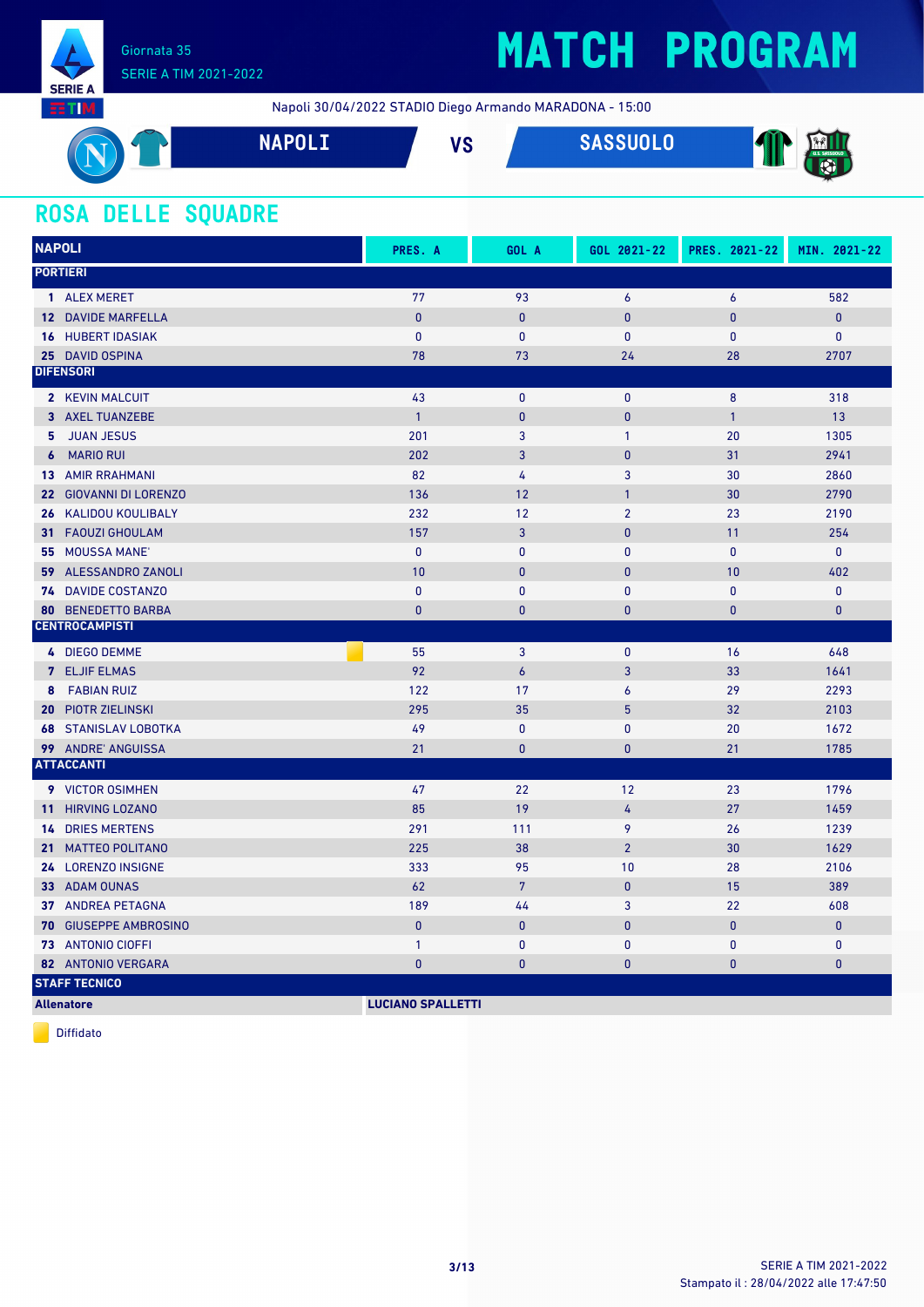

## **MATCH PROGRAM**

Napoli 30/04/2022 STADIO Diego Armando MARADONA - 15:00

|                 |                               | <b>NAPOLI</b>          | <b>VS</b>      | <b>SASSUOLO</b> |                |                |
|-----------------|-------------------------------|------------------------|----------------|-----------------|----------------|----------------|
|                 | <b>SASSUOLO</b>               | PRES. A                | GOL A          | GOL 2021-22     | PRES. 2021-22  | MIN. 2021-22   |
|                 | <b>PORTIERI</b>               |                        |                |                 |                |                |
|                 | 24 GIACOMO SATALINO           | $\mathbf{0}$           | $\mathbf{0}$   | $\mathbf 0$     | $\bf{0}$       | $\bf{0}$       |
|                 | <b>47 ANDREA CONSIGLI</b>     | 436                    | 619            | 52              | 33             | 3182           |
|                 | <b>56 GIANLUCA PEGOLO</b>     | 111                    | 168            | 3               | $\mathbf{1}$   | 94             |
|                 | 71 GIOELE ZACCHI              | $\pmb{0}$              | $\bf{0}$       | $\mathbf{0}$    | $\bf{0}$       | $\mathbf{0}$   |
|                 | <b>DIFENSORI</b>              |                        |                |                 |                |                |
|                 | 5 KAAN AYHAN                  | 39                     | $\mathbf{1}$   | $\mathbf{1}$    | 20             | 1214           |
| 6               | <b>ROGERIO</b>                | 110                    | $\overline{2}$ | $\mathbf{0}$    | 21             | 1656           |
| 13 <sup>1</sup> | <b>FEDERICO PELUSO</b>        | 273                    | 8              | $\mathbf{0}$    | $\mathbf{1}$   | $\overline{7}$ |
| 17              | <b>MERT MULDUR</b>            | 79                     | $\overline{2}$ | $\mathbf{0}$    | 27             | 1819           |
| 19              | <b>FILIPPO ROMAGNA</b>        | 59                     | $\mathbf{0}$   | $\mathbf{0}$    | $\mathbf{0}$   | $\pmb{0}$      |
| 21 <sup>1</sup> | <b>VLAD CHIRICHES</b>         | 92                     | 5              | $\mathbf{0}$    | 27             | 2325           |
|                 | 22 JEREMY TOLJAN              | 75                     | $\mathbf{1}$   | $\mathbf{0}$    | 20             | 1504           |
| 31.             | <b>GIAN MARCO FERRARI</b>     | 187                    | 10             | $\mathbf{1}$    | 32             | 2964           |
| 44              | <b>RUAN TRESSOLDI</b>         | 8                      | $\mathbf{0}$   | $\bf{0}$        | 8              | 233            |
| 70.             | <b>YEFERSON PAZ</b>           | $\mathbf{0}$           | $\pmb{0}$      | $\mathbf{0}$    | $\bf{0}$       | $\mathbf{0}$   |
| 77              | <b>GEORGIOS KYRIAKOPOULOS</b> | 76                     | $\mathbf{1}$   | $\mathbf 0$     | 27             | 1934           |
| 89              | <b>EDOARDO PIERAGNOLO</b>     | $\mathbf{0}$           | $\bf{0}$       | $\mathbf{0}$    | $\mathbf{0}$   | $\mathbf{0}$   |
|                 | <b>CENTROCAMPISTI</b>         |                        |                |                 |                |                |
|                 | 4 FRANCESCO MAGNANELLI        | 205                    | 3              | $\bf{0}$        | 9              | 228            |
|                 | 8 MAXIME LOPEZ                | 60                     | 3              | $\mathbf{1}$    | 31             | 2870           |
|                 | 10 FILIP DJURICIC             | 130                    | 14             | $\overline{2}$  | 11             | 686            |
| 11              | RICCARDO CIERVO               | 10                     | $\pmb{0}$      | $\mathbf{0}$    | 10             | 259            |
| 14              | <b>PEDRO OBIANG</b>           | 157                    | 5              | $\mathbf 0$     | $\bf{0}$       | $\pmb{0}$      |
| 16              | <b>DAVIDE FRATTESI</b>        | 32                     | 4              | 4               | 32             | 2668           |
| 20              | <b>ABDOU HARROUI</b>          | 22                     | 0              | $\mathbf 0$     | 22             | 535            |
|                 | 23 HAMED JUNIOR TRAORE        | 126                    | 18             | $7\phantom{.0}$ | 28             | 1772           |
|                 | 26 ASAN MATA                  | $\pmb{0}$              | $\pmb{0}$      | $\pmb{0}$       | $\pmb{0}$      | 0              |
|                 | 27 CHRISTIAN AUCELLI          | $\mathbf{0}$           | $\bf{0}$       | $\mathbf{0}$    | $\bf{0}$       | $\mathbf{0}$   |
|                 | 28 JUSTIN KUMI                | 0                      | 0              | 0               | 0              | $\mathbf 0$    |
|                 | <b>68 SALIM ABUBAKAR</b>      | $\pmb{0}$              | 0              | $\bf{0}$        | $\pmb{0}$      | $\pmb{0}$      |
|                 | 97 MATHEUS HENRIQUE           | 21                     | 0              | 0               | 21             | 817            |
|                 | <b>ATTACCANTI</b>             |                        |                |                 |                |                |
|                 | 7 BRIAN ODDEI                 | $7\phantom{.0}$        | $\pmb{0}$      | $\mathbf 0$     | $\overline{2}$ | 15             |
|                 | 15 EMIL CEIDE                 | $\overline{5}$         | $\pmb{0}$      | $\pmb{0}$       | $\overline{5}$ | 60             |
|                 | <b>18 GIACOMO RASPADORI</b>   | 71                     | 18             | 10              | 32             | 2530           |
|                 | 25 DOMENICO BERARDI           | 267                    | 100            | 14              | 29             | 2614           |
|                 | 29 LUIGI SAMELE               | $\overline{2}$         | $\pmb{0}$      | $\mathbf 0$     | $\overline{2}$ | 12             |
|                 | 91 GIANLUCA SCAMACCA          | 61                     | 21             | 13              | 32             | 1980           |
|                 | 92 GREGOIRE DEFREL            | 227                    | 48             | $\overline{2}$  | 34             | 1376           |
|                 | <b>STAFF TECNICO</b>          |                        |                |                 |                |                |
|                 | <b>Allenatore</b>             | <b>ALESSIO DIONISI</b> |                |                 |                |                |

diffidato de la contradicción de la contradicción de la contradicción de la contradicción de la contradicción de Squalificato de la contradicción de la contradicción de la contradicción de la contradicción de la contradicc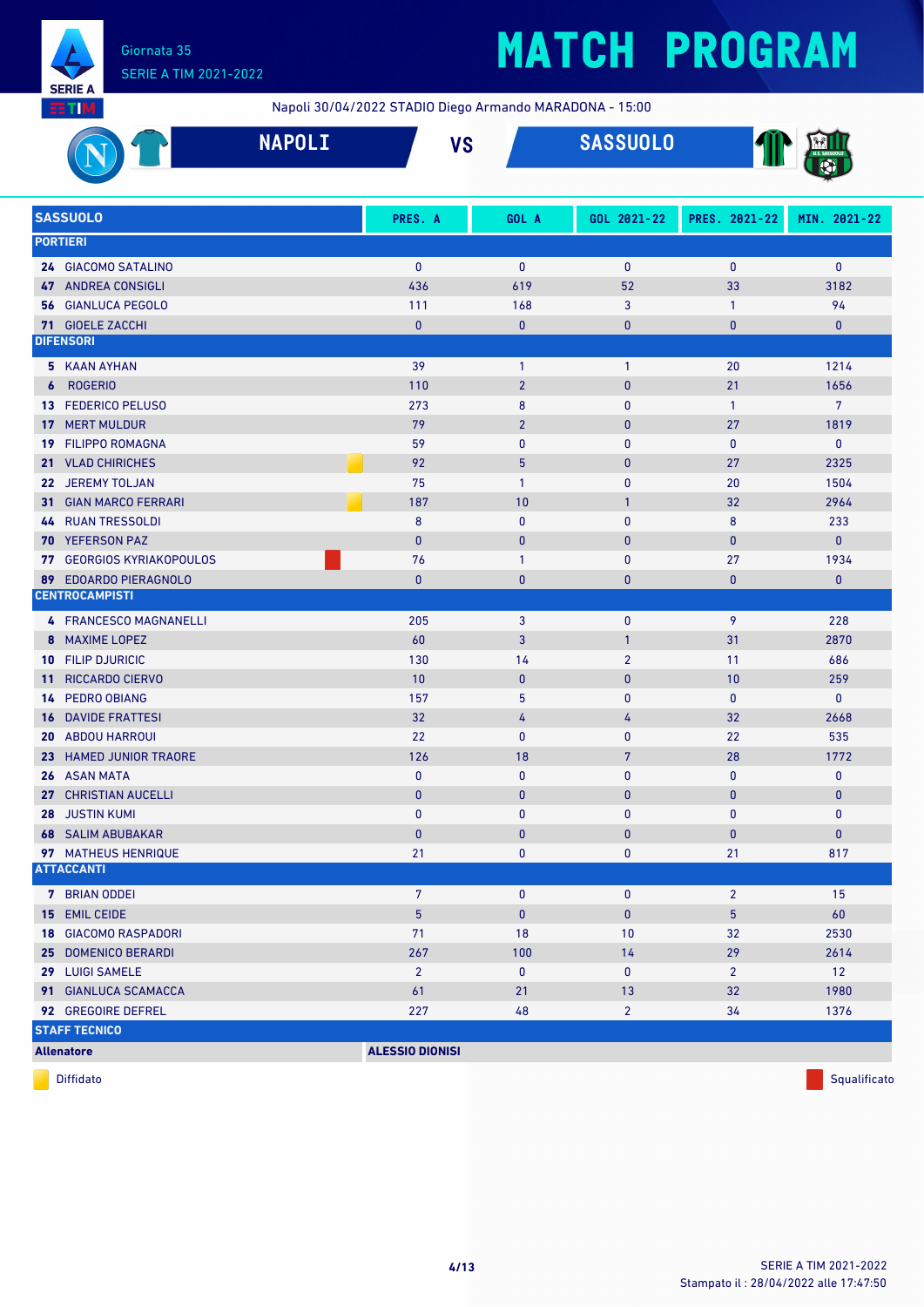

Napoli 30/04/2022 STADIO Diego Armando MARADONA - 15:00



### **RENDIMENTO RECENTE**

| <b>NAPOLI</b>       |                                                                               |                                                              |         |
|---------------------|-------------------------------------------------------------------------------|--------------------------------------------------------------|---------|
| <b>34^ GIORNATA</b> | <b>EMPOLI</b>                                                                 | <b>NAPOLI</b>                                                |         |
| 24/04/2022          | 35'(2°T) L. HENDERSON, 38'(2°T) A. PINAMONTI, 43'(2°T) A.<br><b>PINAMONTI</b> | 44'(1°T) D. MERTENS, 8'(2°T) L. INSIGNE                      | $3 - 2$ |
| <b>33^ GIORNATA</b> | <b>NAPOLI</b>                                                                 | <b>ROMA</b>                                                  | $1 - 1$ |
| 18/04/2022          | $11'(1°T)$ L. INSIGNE                                                         | 46'(2°T) S. EL SHAARAWY                                      |         |
| <b>32^ GIORNATA</b> | <b>NAPOLI</b>                                                                 | <b>FIORENTINA</b>                                            | $2 - 3$ |
| 10/04/2022          | 13'(2°T) D. MERTENS, 39'(2°T) V. OSIMHEN                                      | 29'(1°T) N. GONZALEZ, 21'(2°T) J. IKONE', 27'(2°T) A. CABRAL |         |
| <b>31^ GIORNATA</b> | <b>ATALANTA</b>                                                               | <b>NAPOLI</b>                                                | $1 - 3$ |
| 03/04/2022          | 13'(2°T) M. DE ROON                                                           | 14'(1°T) L. INSIGNE, 37'(1°T) M. POLITANO, 36'(2°T) E. ELMAS |         |
| <b>30^ GIORNATA</b> | <b>NAPOLI</b>                                                                 | <b>UDINESE</b>                                               | $2 - 1$ |
| 19/03/2022          | 7'(2°T) V. OSIMHEN, 18'(2°T) V. OSIMHEN                                       | 22'(1°T) G. DEULOFEU                                         |         |

#### **SASSUOLO**

| <b>34^ GIORNATA</b> | <b>SASSUOLO</b>                                                                     | <b>JUVENTUS</b>                      | $1 - 2$ |
|---------------------|-------------------------------------------------------------------------------------|--------------------------------------|---------|
| 25/04/2022          | 39'(1°T) G. RASPADORI                                                               | 45'(1°T) P. DYBALA, 43'(2°T) M. KEAN |         |
| <b>33^ GIORNATA</b> | <b>CAGLIARI</b>                                                                     | <b>SASSUOLO</b>                      | $1 - 0$ |
| 16/04/2022          | $42'(1°T)$ A. DEIOLA                                                                |                                      |         |
| <b>32^ GIORNATA</b> | <b>SASSUOLO</b>                                                                     | <b>ATALANTA</b>                      | $2 - 1$ |
| 10/04/2022          | 24'(1°T) H. TRAORE. 16'(2°T) H. TRAORE                                              | $48(2°T)$ L. MURIEL                  |         |
| <b>31^ GIORNATA</b> | <b>LAZIO</b>                                                                        | <b>SASSUOLO</b>                      | $2 - 1$ |
| 02/04/2022          | 17'(1°T) M. LAZZARI, 6'(2°T) S. MILINKOVIC-SAVIC                                    | <b>49'(2°T) H. TRAORE</b>            |         |
| <b>30^ GIORNATA</b> | <b>SASSUOLO</b>                                                                     | <b>SPEZIA</b>                        |         |
| 18/03/2022          | 17'(1°T) D. BERARDI, 3'(2°T) D. BERARDI, 33'(2°T) K. AYHAN,<br>36'(2°T) G. SCAMACCA | 36'(1°T) D. VERDE                    | $4 - 1$ |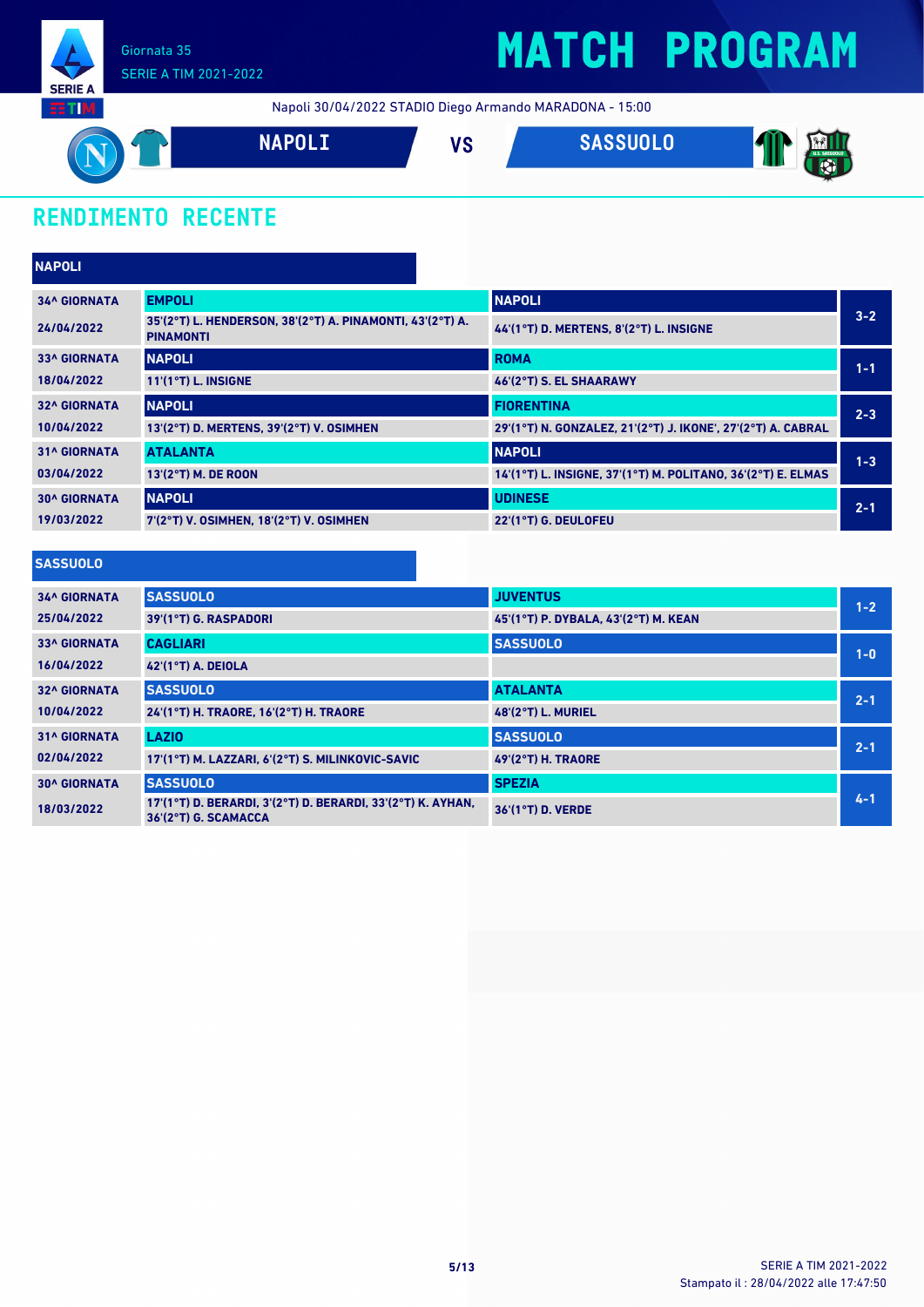

## **MATCH PROGRAM**

| <b>NAPOLI</b>                   | <b>SASSUOLO</b><br><b>VS</b> |                 |
|---------------------------------|------------------------------|-----------------|
| CONFRONTO SQUADRE (Valori medi) | <b>NAPOLI</b>                | <b>SASSUOLO</b> |
| <b>Goal Fatti</b>               | 1.79                         | 1.74            |
| <b>Goal Subiti</b>              | 0.88                         | 1.62            |
| Tiri totali                     | 15.38                        | 15.21           |
| Tiri in porta                   | 5.12                         | 5.68            |
| Assist                          | 1.18                         | 0.94            |
| Azioni di attacco               | 33.91                        | 31.65           |
| Passaggi riusciti               | 490.62                       | 429.56          |
| Passaggi riusciti %             | 87%                          | 85%             |
| <b>Falli Fatti</b>              | 12.26                        | 12.47           |
| <b>Dribbling</b>                | 9.59                         | 10.71           |
| <b>Baricentro</b>               | 52.6m                        | 49.9m           |
| Passaggi Chiave                 | 10.71                        | 10.18           |
| Fuorigioco                      | 1.71                         | 1.18            |
| Corner                          | 5.24                         | 5.21            |
| <b>Cross Riusciti</b>           | 4.82                         | 4.35            |
| Poss. propria meta              | 00'28                        | 00'29           |
| Poss, meta avvers               | 00'24                        | 00'21           |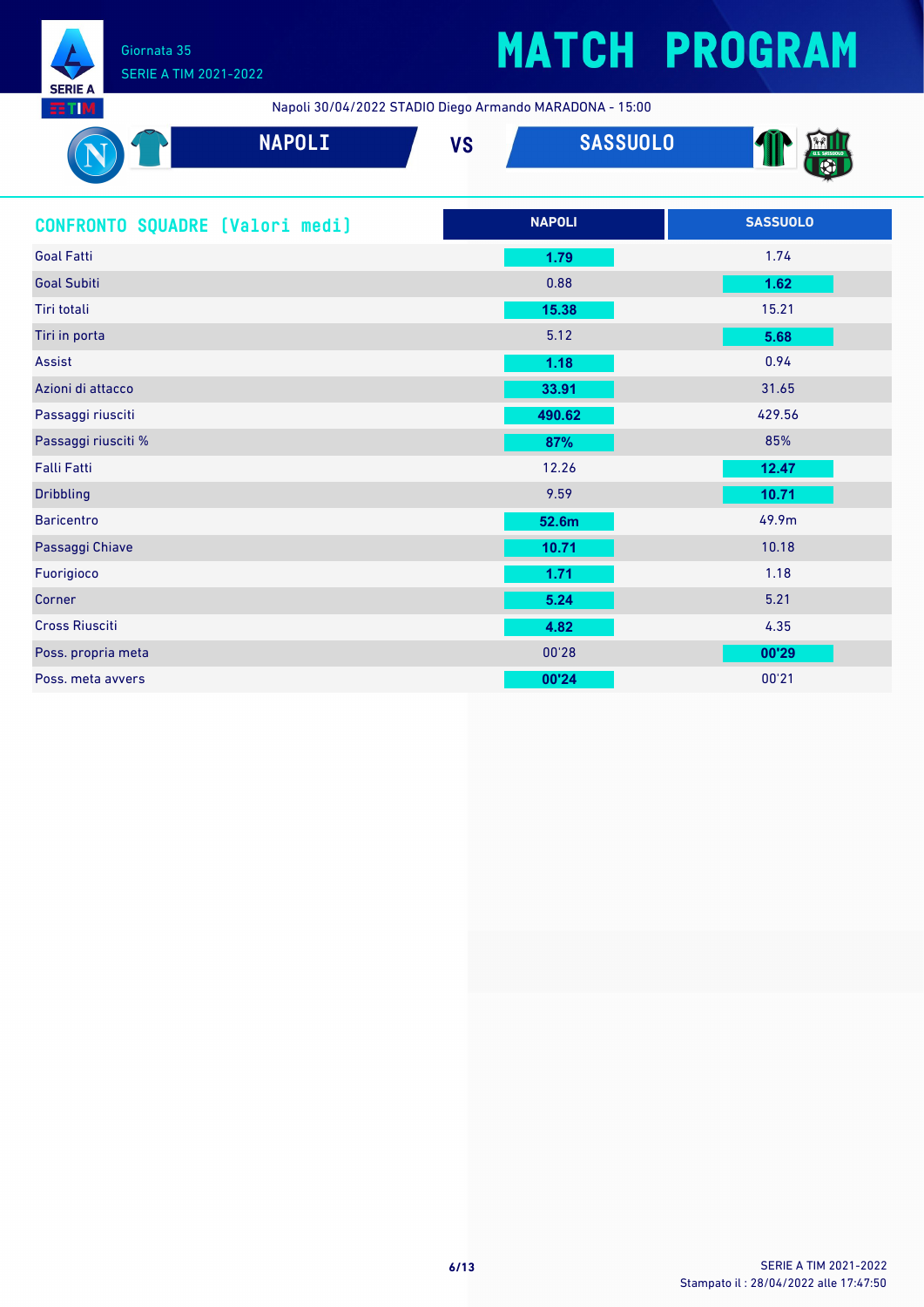

### **MATCH PROGRAM**

Napoli 30/04/2022 STADIO Diego Armando MARADONA - 15:00

**NAPOLI VS SASSUOLO** T

#### **RENDIMENTO ATLETICO \***

| <b>NAPOLI</b>        | Pres. (Min.) | Media (km) | Media<br><b>Sprint (Km)</b> | <b>SASSUOLO</b>        | Pres. (Min.) | Media (km) | <b>Media</b><br>Sprint (Km) |
|----------------------|--------------|------------|-----------------------------|------------------------|--------------|------------|-----------------------------|
| 99 A. ANGUISSA       | 21 (1785')   | 10.931     | 0.927                       | 8 M. LOPEZ             | 31 (2870')   | 11.07      | 0.823                       |
| 68 S. LOBOTKA        | 20 (1672')   | 10.59      | 0.655                       | 16 D. FRATTESI         | 32 (2668')   | 9.955      | 1.014                       |
| <b>8 FABIAN RUIZ</b> | 29 (2293')   | 10.455     | 0.633                       | 18 G. RASPADORI        | 32 (2530')   | 9.94       | 0.87                        |
| 13 A. RRAHMANI       | 30(2860)     | 10.375     | 0.688                       | 77 G. KYRIAKOPOULOS    | 27 (1934')   | 9.799      | 1.064                       |
| 22 G. DI LORENZO     | 30 (2790')   | 10.238     | 0.943                       | 31 G. FERRARI          | 32 (2964')   | 9.792      | 0.486                       |
| <b>6 MARIO RUI</b>   | 31 (2941')   | 10.175     | 1.09                        | 17 M. MULDUR           | 27 (1819')   | 9.566      | 0.829                       |
| <b>5 JUAN JESUS</b>  | 20 (1305')   | 9.768      | 0.665                       | 22 J. TOLJAN           | 20(1504)     | 9.425      | 1.009                       |
| 20 P. ZIELINSKI      | 32 (2103')   | 9.432      | 0.701                       | 25 D. BERARDI          | 29 (2614')   | 9.398      | 0.939                       |
| 24 L. INSIGNE        | 28 (2106')   | 9.114      | 0.913                       | 10 F. DJURICIC         | 11(686)      | 9.385      | 0.869                       |
| 26 K. KOULIBALY      | 23 (2190')   | 9.058      | 0.645                       | <b>6 ROGERIO</b>       | 21 (1656')   | 9.364      | 0.885                       |
| 9 V. OSIMHEN         | 23 (1796')   | 8.701      | 0.907                       | 21 V. CHIRICHES        | 27 (2325')   | 9.213      | 0.634                       |
| 4 D. DEMME           | 16(648)      | 8.551      | 0.619                       | 23 H. TRAORE           | 28 (1772')   | 8.86       | 0.758                       |
| <b>7 E. ELMAS</b>    | 33 (1641')   | 8.112      | 0.715                       | 5 K. AYHAN             | 20(1214)     | 8.689      | 0.482                       |
| 2 K. MALCUIT         | 8(318)       | 8.048      | 0.701                       | 91 G. SCAMACCA         | 32 (1980')   | 7.915      | 0.572                       |
| <b>59 A. ZANOLI</b>  | 10(402)      | 7.85       | 0.634                       | 97 M. HENRIQUE         | 21(817)      | 7.091      | 0.537                       |
| 31 F. GHOULAM        | 11(254)      | 7.463      | 0.71                        | <b>4 F. MAGNANELLI</b> | 9(228')      | 6.493      | 0.413                       |
| 21 M. POLITANO       | 30 (1629')   | 7.459      | 0.792                       | 92 G. DEFREL           | 34 (1376')   | 6.435      | 0.528                       |
| 14 D. MERTENS        | 26 (1239')   | 7.392      | 0.734                       | 20 A. HARROUI          | 22 (535')    | 5.113      | 0.536                       |
| <b>11 H. LOZANO</b>  | 27 (1459')   | 6.908      | 0.762                       | 44 R. TRESSOLDI        | 8(233')      | 5.077      | 0.379                       |
| 37 A. PETAGNA        | 22(608)      | 5.379      | 0.511                       | <b>15 E. CEIDE</b>     | 5(60)        | 2.075      | 0.154                       |
| <b>33 A. OUNAS</b>   | 15 (389')    | 5.003      | 0.431                       | 7 B. ODDEI             | 2(15)        | 0.771      | 0.097                       |
| 3 A. TUANZEBE        | 1(13)        | 1.526      | 0.111                       | <b>13 F. PELUSO</b>    | 1(7)         | 0.508      | $\mathbf 0$                 |
|                      |              |            |                             | 29 L. SAMELE           | 2(12')       | 0.505      | 0.072                       |

\* Le informazioni riportate sul Rendimento Atletico sono da intendersi riferite al periodo di permanenza nella squadra corrente.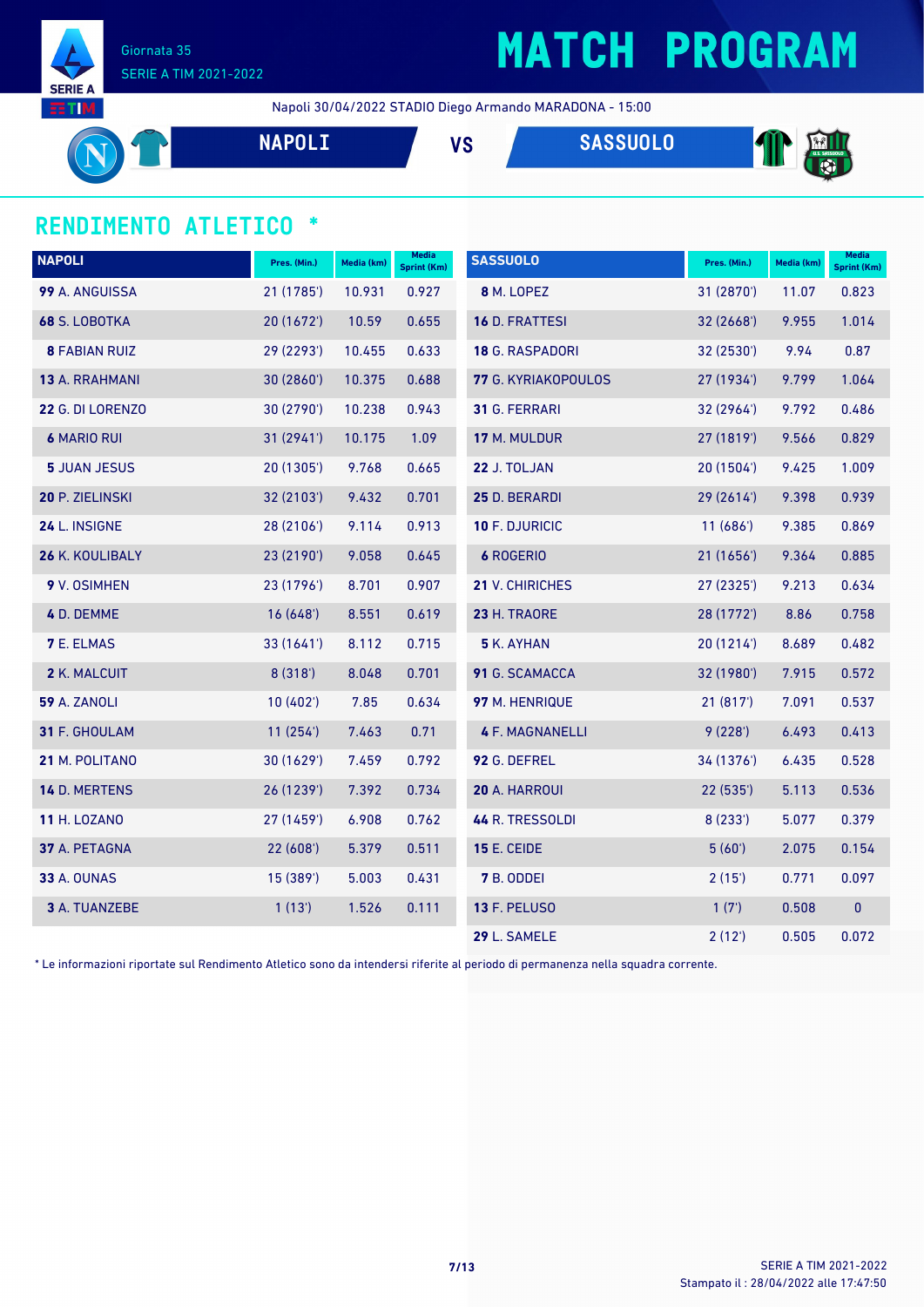Giornata 35 SERIE A TIM 2021-2022

**SERIE A EETIM** 

Napoli 30/04/2022 STADIO Diego Armando MARADONA - 15:00



### **GLI INCONTRI DELLA 35 ^ GIORNATA**

| CAGLIARI         |           | <b>vs</b> HELLAS VERONA | 30/04/2022 15:00 |
|------------------|-----------|-------------------------|------------------|
| <b>NAPOLI</b>    |           | vs SASSUOLO             | 30/04/2022 15:00 |
| <b>SAMPDORIA</b> |           | vs GENOA                | 30/04/2022 18:00 |
| <b>SPEZIA</b>    |           | vs LAZIO                | 30/04/2022 20:45 |
| <b>JUVENTUS</b>  |           | vs VENEZIA              | 01/05/2022 12:30 |
| <b>EMPOLI</b>    | <b>VS</b> | <b>TORINO</b>           | 01/05/2022 15:00 |
| <b>MILAN</b>     |           | vs FIORENTINA           | 01/05/2022 15:00 |
| <b>UDINESE</b>   | <b>VS</b> | <b>INTER</b>            | 01/05/2022 18:00 |
| <b>ROMA</b>      | <b>VS</b> | <b>BOLOGNA</b>          | 01/05/2022 20:45 |
| <b>ATALANTA</b>  |           | <b>vs</b> SALERNITANA   | 02/05/2022 20:45 |

### **CLASSIFICA SERIE A TIM**

|                      | PTG             | G  | <b>V</b>        | N              | P                | GF. | GS | DIFF.RETI |
|----------------------|-----------------|----|-----------------|----------------|------------------|-----|----|-----------|
| <b>MILAN</b>         | 74              | 34 | 22              | $\bf 8$        | 4                | 60  | 30 | $+30$     |
| <b>INTER</b>         | 72              | 34 | 21              | 9              | 4                | 72  | 28 | $+44$     |
| <b>NAPOLI</b>        | 67              | 34 | 20              | $\overline{7}$ | 7                | 61  | 30 | $+31$     |
| <b>JUVENTUS</b>      | 66              | 34 | 19              | 9              | $\boldsymbol{6}$ | 52  | 30 | $+22$     |
| <b>ROMA</b>          | 58              | 34 | 17              | $\overline{7}$ | 10               | 55  | 40 | $+15$     |
| <b>LAZIO</b>         | 56              | 34 | 16              | $\bf{8}$       | 10               | 66  | 50 | $+16$     |
| <b>FIORENTINA</b>    | 56              | 34 | 17              | $\overline{5}$ | 12               | 54  | 46 | $+8$      |
| <b>ATALANTA</b>      | 55              | 34 | 15              | 10             | 9                | 61  | 43 | $+18$     |
| <b>HELLAS VERONA</b> | 49              | 34 | 13              | 10             | 11               | 59  | 51 | $+8$      |
| <b>SASSUOLO</b>      | 46              | 34 | 12              | 10             | 12               | 59  | 55 | $+4$      |
| <b>TORINO</b>        | 44              | 34 | 11              | 11             | 12               | 42  | 36 | $+6$      |
| <b>UDINESE</b>       | 43              | 34 | 10              | 13             | 11               | 53  | 52 | $+1$      |
| <b>BOLOGNA</b>       | 42              | 34 | 11              | 9              | 14               | 39  | 48 | $-9$      |
| <b>EMPOLI</b>        | 37              | 34 | 9               | 10             | 15               | 45  | 62 | $-17$     |
| <b>SPEZIA</b>        | 33              | 34 | 9               | 6              | 19               | 34  | 59 | $-25$     |
| <b>SAMPDORIA</b>     | 30 <sub>2</sub> | 34 | $\bf 8$         | 6              | 20               | 41  | 57 | $-16$     |
| <b>CAGLIARI</b>      | 28              | 34 | 6               | 10             | 18               | 31  | 62 | $-31$     |
| <b>SALERNITANA</b>   | 25              | 33 | $\overline{6}$  | $7\phantom{.}$ | 20               | 28  | 70 | $-42$     |
| <b>GENOA</b>         | 25              | 34 | 3               | 16             | 15               | 25  | 54 | $-29$     |
| <b>VENEZIA</b>       | 22              | 33 | $5\phantom{.0}$ | $\overline{7}$ | 21               | 27  | 61 | $-34$     |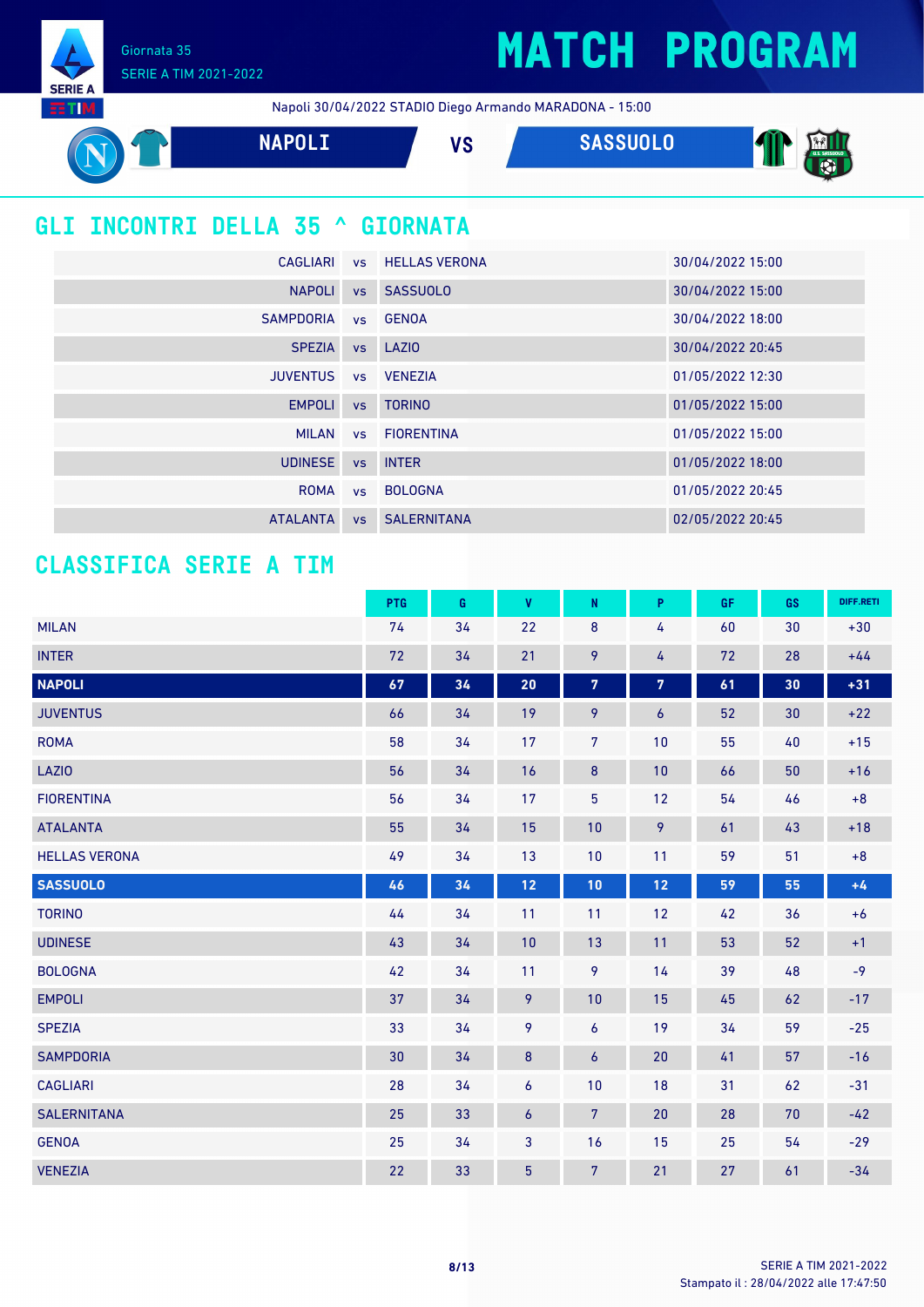

### **MATCH PROGRAM**

T

Napoli 30/04/2022 STADIO Diego Armando MARADONA - 15:00



### **CLASSIFICA GIOCATORI**

|               | <b>RANKING MARCATORI</b> |            | <b>Gol(Rigore)</b> |
|---------------|--------------------------|------------|--------------------|
| 1             | C. IMMOBILE              | LAZ        | 26(6)              |
| $\mathcal{P}$ | D. VLAHOVIC              | <b>JUV</b> | 23(5)              |
| 3             | L. MARTINEZ              | <b>INT</b> | 16(3)              |
| 3             | <b>G. SIMEONE</b>        | <b>VER</b> | 16(0)              |
| 5.            | <b>T. ABRAHAM</b>        | <b>ROM</b> | 15(2)              |
| 6             | <b>D. BERARDI</b>        | <b>SAS</b> | 14(6)              |
| 7             | M. ARNAUTOVIC            | <b>BOL</b> | 13(2)              |
| 7             | <b>G. SCAMACCA</b>       | <b>SAS</b> | 13(1)              |
| 7             | E. DZEKO                 | <b>INT</b> | 13(0)              |
| 10            | <b>V. OSIMHEN</b>        | <b>NAP</b> | 12(0)              |

### **CLASSIFICA SQUADRE**

|                | <b>RANKING SQUADRE</b> | <b>Gol - Media Gol</b> |              |
|----------------|------------------------|------------------------|--------------|
| 1              | <b>INTER</b>           | 72                     | 2.12         |
| $\overline{2}$ | LAZI <sub>0</sub>      | 66                     | 1.94         |
| 3              | <b>ATALANTA</b>        | 61                     | 1.79         |
| 3              | <b>NAPOLI</b>          | 61                     | 1.79         |
| 5              | <b>MILAN</b>           | 60                     | 1.76         |
| 6              | <b>HELLAS VERONA</b>   | 59                     | 1.74         |
| 6              | <b>SASSUOLO</b>        | 59                     | 1.74         |
| 8              | <b>ROMA</b>            | 55                     | 1.62         |
| 9              | <b>FIORENTINA</b>      | 54                     | 1.59         |
| 10             | <b>UDINESE</b>         | 53                     | 1.56         |
| 11             | <b>JUVENTUS</b>        | 52                     | 1.53         |
| 12             | <b>EMPOLI</b>          | 45                     | 1.32         |
|                | 13 TORINO              | 42                     | 1.24         |
|                | <b>14 SAMPDORIA</b>    | 41                     | 1.21         |
| 15             | <b>BOLOGNA</b>         | 39                     | 1.15         |
|                | 16 SPEZIA              | 34                     | $\mathbf{1}$ |
|                | 17 CAGLIARI            | 31                     | 0.91         |
|                | <b>18 SALERNITANA</b>  | 28                     | 0.85         |
|                | 19 VENEZIA             | 27                     | 0.82         |
|                | 20 GENOA               | 25                     | 0.74         |

|                         | <b>RANKING SQUADRE</b> | <b>Tot tiri-In porta-Fuori-Respinti</b> |     |     |     |
|-------------------------|------------------------|-----------------------------------------|-----|-----|-----|
| 1                       | <b>INTER</b>           | 584                                     | 220 | 213 | 151 |
| $\overline{2}$          | <b>MILAN</b>           | 539                                     | 168 | 218 | 153 |
| $\overline{\mathbf{3}}$ | <b>NAPOLI</b>          | 523                                     | 174 | 201 | 148 |
| 4                       | <b>ROMA</b>            | 517                                     | 170 | 198 | 149 |
| 4                       | <b>SASSUOLO</b>        | 517                                     | 193 | 183 | 141 |
| 6                       | <b>ATALANTA</b>        | 514                                     | 153 | 203 | 158 |
| 7                       | <b>JUVENTUS</b>        | 489                                     | 162 | 213 | 114 |
| 8                       | <b>FIORENTINA</b>      | 468                                     | 172 | 187 | 109 |
| 9                       | <b>EMPOLI</b>          | 459                                     | 149 | 173 | 137 |
| 10                      | <b>UDINESE</b>         | 453                                     | 161 | 172 | 120 |
| 11                      | <b>TORINO</b>          | 429                                     | 141 | 176 | 112 |
| 12                      | <b>HELLAS VERONA</b>   | 419                                     | 141 | 167 | 111 |
| 13                      | <b>BOLOGNA</b>         | 387                                     | 129 | 161 | 97  |
| 14                      | <b>LAZIO</b>           | 379                                     | 162 | 138 | 79  |
| 15                      | <b>CAGLIARI</b>        | 360                                     | 107 | 154 | 99  |
| 16                      | <b>SAMPDORIA</b>       | 352                                     | 113 | 147 | 92  |
| 17                      | <b>SPEZIA</b>          | 345                                     | 120 | 130 | 95  |
| 18                      | <b>GENOA</b>           | 343                                     | 97  | 152 | 94  |
| 19                      | <b>SALERNITANA</b>     | 335                                     | 106 | 136 | 93  |
| 20                      | <b>VENEZIA</b>         | 307                                     | 101 | 135 | 71  |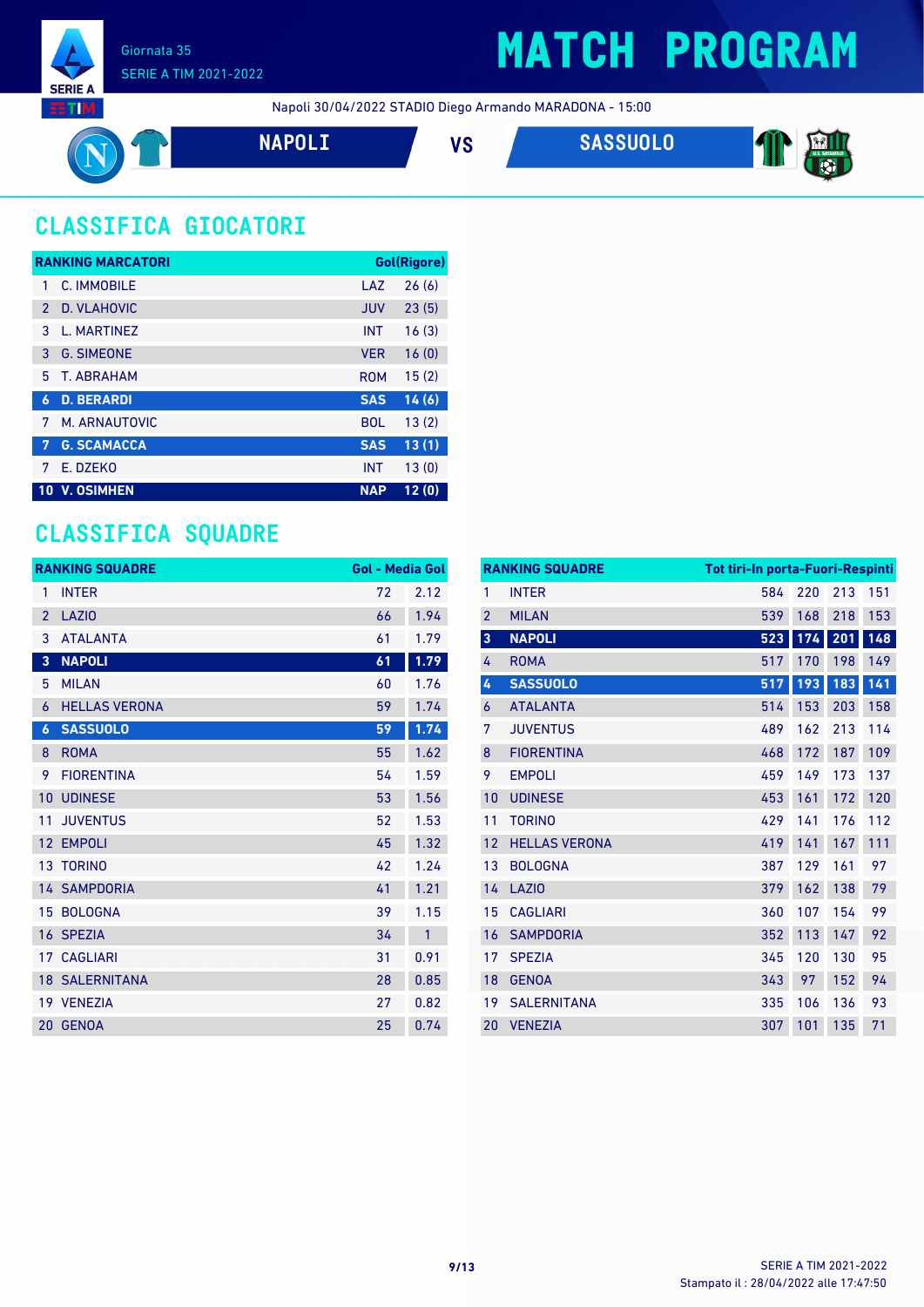

## **MATCH PROGRAM**

Napoli 30/04/2022 STADIO Diego Armando MARADONA - 15:00







| <b>RANKING SQUADRE</b> | <b>Assist</b> | <b>Media</b><br>н. |
|------------------------|---------------|--------------------|
| 1 INTER                | 49            | 1.44               |
| 2 LAZIO                | 44            | 1.29               |
| <b>3 ATALANTA</b>      | 41            | 1.21               |
| <b>4 NAPOLI</b>        | 40            | 1.18               |
| <b>5 HELLAS VERONA</b> | 37            | 1.09               |
| <b>6 JUVENTUS</b>      | 33            | 0.97               |
| 7 BOLOGNA              | 32            | 0.94               |
| <b>7 SASSUOLO</b>      | 32            | 0.94               |
| <b>7 UDINESE</b>       | 32            | 0.94               |
| <b>10 MILAN</b>        | 31            | 0.91               |
| 10 ROMA                | 31            | 0.91               |
| <b>12 FIORENTINA</b>   | 30            | 0.88               |
| <b>13 SAMPDORIA</b>    | 25            | 0.74               |
| <b>14 TORINO</b>       | 24            | 0.71               |
| <b>15 CAGLIARI</b>     | 22            | 0.65               |
| <b>16 EMPOLI</b>       | 21            | 0.62               |
| <b>17 VENEZIA</b>      | 20            | 0.61               |
| <b>18 SPEZIA</b>       | 19            | 0.56               |
| 19 GENOA               | 18            | 0.53               |
| <b>20 SALERNITANA</b>  | 17            | 0.52               |

| <b>RANKING SQUADRE</b> |                       | Passaggi riusciti - % * |    |
|------------------------|-----------------------|-------------------------|----|
| 1                      | LAZI <sub>0</sub>     | 491.41                  | 87 |
| $\overline{2}$         | <b>NAPOLI</b>         | 490.62                  | 87 |
| 3                      | <b>INTER</b>          | 452.47                  | 86 |
| 4                      | <b>SASSUOLO</b>       | 429.56                  | 85 |
| 5                      | <b>FIORENTINA</b>     | 429.06                  | 85 |
| 6                      | <b>JUVENTUS</b>       | 418.09                  | 85 |
| 7                      | <b>ATALANTA</b>       | 417.97                  | 82 |
| 8                      | <b>MILAN</b>          | 398.56                  | 84 |
| 9                      | <b>ROMA</b>           | 377.21                  | 83 |
| 10                     | <b>BOLOGNA</b>        | 355.12                  | 81 |
| 11                     | <b>TORINO</b>         | 343.29                  | 79 |
| 12                     | <b>HELLAS VERONA</b>  | 327.47                  | 77 |
|                        | <b>13 SAMPDORIA</b>   | 316.44                  | 78 |
|                        | 14 EMPOLI             | 314.85                  | 79 |
|                        | 15 SPEZIA             | 290.35                  | 77 |
|                        | 16 VENEZIA            | 281.85                  | 78 |
|                        | <b>17 UDINESE</b>     | 277.15                  | 78 |
|                        | <b>18 CAGLIARI</b>    | 274.85                  | 75 |
| 19                     | <b>GENOA</b>          | 272.15                  | 74 |
|                        | <b>20 SALERNITANA</b> | 254.18                  | 76 |

\* Valori medi per partita.

|                 | <b>RANKING SQUADRE</b>     | Recuperi* |
|-----------------|----------------------------|-----------|
| 1               | <b>HELLAS VERONA</b>       | 62.91     |
| $\overline{2}$  | <b>ATALANTA</b>            | 59.79     |
| 3               | <b>GENOA</b>               | 57.88     |
| 4               | <b>MILAN</b>               | 55.85     |
| 5               | <b>TORINO</b>              | 54.85     |
| 6               | <b>SAMPDORIA</b>           | 53.53     |
| 7               | <b>JUVENTUS</b>            | 52.44     |
| 8               | <b>UDINESE</b>             | 52.24     |
| 9               | <b>INTER</b>               | 52.21     |
| 10              | <b>EMPOLI</b>              | 52.18     |
| 11              | <b>CAGLIARI</b>            | 51.38     |
| 12              | <b>ROMA</b>                | 51        |
| 13 <sup>°</sup> | <b>NAPOLI</b>              | 50.97     |
|                 | 14 SPEZIA                  | 50.94     |
|                 | 15 VENEZIA                 | 50.82     |
|                 | 16 SASSUOLO                | 50.09     |
| 17 <sup>1</sup> | <b>BOLOGNA</b>             | 50.06     |
|                 | <b>18 LAZIO</b>            | 49.97     |
| 19              | <b>FIORENTINA</b>          | 47.91     |
|                 | <b>20 SALERNITANA</b>      | 47.61     |
|                 | * Valori medi per partita. |           |

|                 | <b>RANKING SQUADRE</b>  | Passaggi chiave* |
|-----------------|-------------------------|------------------|
| 1               | <b>INTER</b>            | 11.15            |
| $\overline{2}$  | <b>NAPOLI</b>           | 10.71            |
| 3               | <b>ATALANTA</b>         | 10.65            |
| 4               | <b>MILAN</b>            | 10.44            |
| 5               | <b>SASSUOLO</b>         | 10.18            |
| 6               | <b>ROMA</b>             | 10.06            |
| 7               | <b>JUVENTUS</b>         | 9.5              |
| 8               | <b>FIORENTINA</b>       | 9.41             |
| 9               | <b>TORINO</b>           | 8.82             |
| 10              | <b>UDINESE</b>          | 8.74             |
| 11              | <b>EMPOLI</b>           | 8.59             |
| 12 <sup>°</sup> | <b>BOLOGNA</b>          | 8.09             |
|                 | <b>13 HELLAS VERONA</b> | 7.68             |
|                 | 14 CAGLIARI             | 7.18             |
|                 | <b>15 LAZIO</b>         | 7                |
|                 | <b>15 SAMPDORIA</b>     | 7                |
|                 | 17 SPEZIA               | 6.76             |
|                 | <b>18 SALERNITANA</b>   | 6.61             |
| 19              | <b>GENOA</b>            | 6.53             |
|                 | 20 VENEZIA              | 5.91             |

\* Valori medi per partita.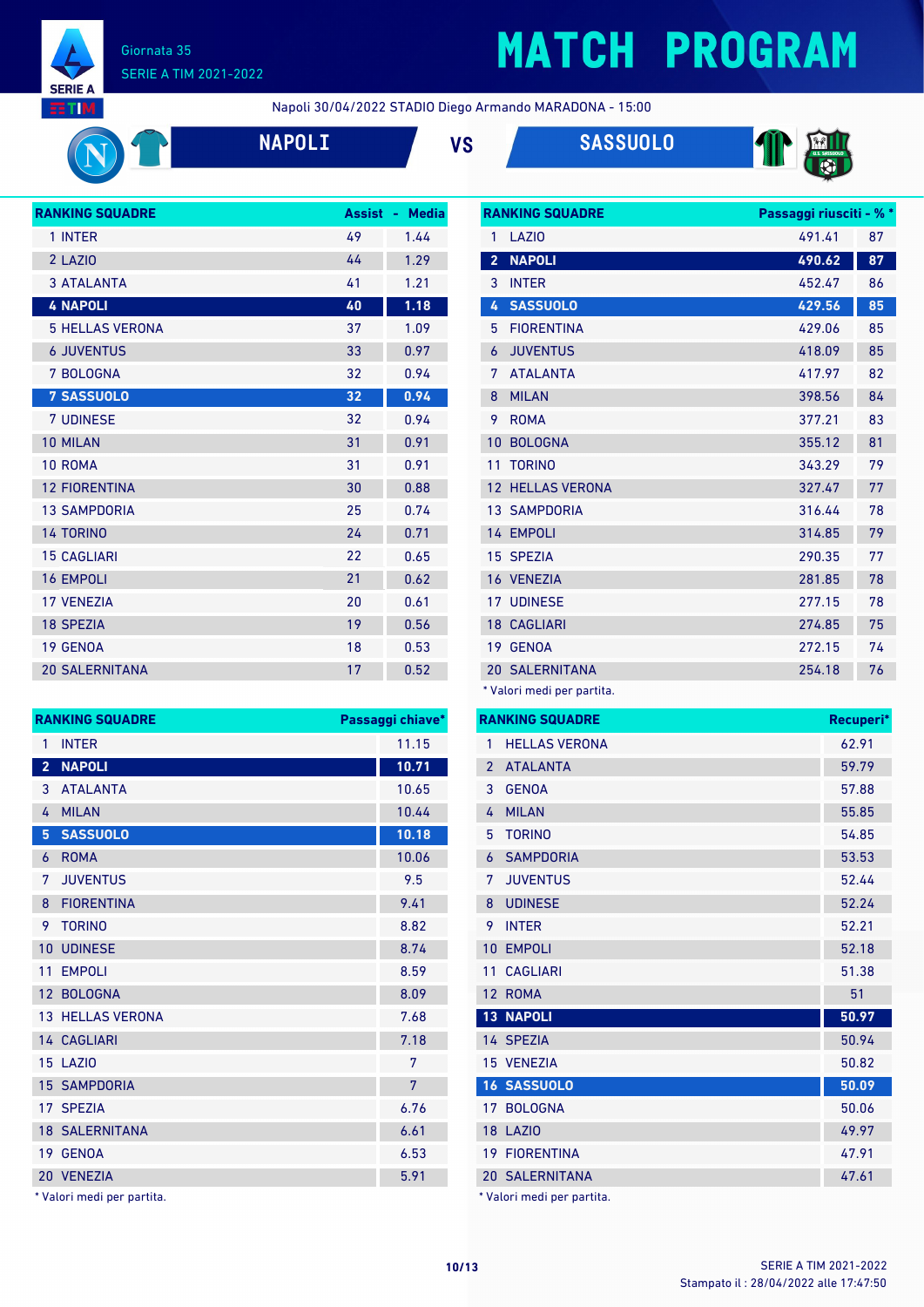

## **MATCH PROGRAM**

**RANKING SQUADRE Media Km** 

| <b>NAPOI</b> |
|--------------|
|              |

|  | Ŵ |  |
|--|---|--|
|  |   |  |





|                 | <b>RANKING SQUADRE</b>  | <b>Tot. Parate - Media</b> |                |
|-----------------|-------------------------|----------------------------|----------------|
| 1               | <b>EMPOLI</b>           | 129                        | 3.79           |
| $\overline{2}$  | <b>VENEZIA</b>          | 128                        | 3.88           |
| 3               | <b>SPEZIA</b>           | 126                        | 3.71           |
| 4               | <b>SALERNITANA</b>      | 124                        | 3.76           |
| 5               | <b>BOLOGNA</b>          | 114                        | 3.35           |
| 6               | <b>GENOA</b>            | 113                        | 3.32           |
| 7               | <b>CAGLIARI</b>         | 110                        | 3.24           |
| 8               | <b>SAMPDORIA</b>        | 107                        | 3.15           |
| 9               | <b>SASSUOLO</b>         | 99                         | 2.91           |
| 10 <sup>°</sup> | <b>ROMA</b>             | 94                         | 2.76           |
| 11              | <b>NAPOLI</b>           | 93                         | 2.74           |
|                 | 12 INTER                | 90                         | 2.65           |
|                 | 13 MILAN                | 87                         | 2.56           |
|                 | <b>14 HELLAS VERONA</b> | 86                         | 2.53           |
|                 | <b>15 UDINESE</b>       | 84                         | 2.47           |
|                 | <b>16 LAZIO</b>         | 83                         | 2.44           |
|                 | 17 ATALANTA             | 81                         | 2.38           |
|                 | <b>18 JUVENTUS</b>      | 76                         | 2.24           |
|                 | <b>19 FIORENTINA</b>    | 74                         | 2.18           |
| 20              | <b>TORINO</b>           | 68                         | $\overline{2}$ |
|                 |                         |                            |                |

| 1              | <b>LA710</b>          | 112.424 |
|----------------|-----------------------|---------|
| $\overline{2}$ | <b>INTER</b>          | 111.642 |
| 3              | <b>EMPOLI</b>         | 111.566 |
| 4              | <b>ATALANTA</b>       | 111.059 |
| 5              | <b>HELLAS VERONA</b>  | 109.897 |
| 6              | <b>VENEZIA</b>        | 109.438 |
| 7              | <b>GENOA</b>          | 108.855 |
| 8              | <b>JUVENTUS</b>       | 108.198 |
| 9              | <b>ROMA</b>           | 107.831 |
| 10             | <b>CAGLIARI</b>       | 107.296 |
| 11             | <b>SPEZIA</b>         | 107.057 |
| 12             | <b>MILAN</b>          | 106.762 |
|                | 13 TORINO             | 106.753 |
|                | <b>14 SALERNITANA</b> | 106.573 |
|                | <b>15 NAPOLI</b>      | 106.466 |
|                | <b>16 SAMPDORIA</b>   | 106.087 |
|                | 17 SASSUOLO           | 105.559 |
| 18             | <b>BOLOGNA</b>        | 105.364 |
| 19             | <b>FIORENTINA</b>     | 105.197 |
|                | <b>20 UDINESE</b>     | 103.712 |

| <b>RANKING SQUADRE</b> |                       | Passaggi 3/4 Tot. - Media |        |
|------------------------|-----------------------|---------------------------|--------|
| 1                      | <b>ATALANTA</b>       | 4088                      | 120.24 |
| $\overline{2}$         | <b>NAPOLI</b>         | 3866                      | 113.71 |
| 3                      | <b>INTER</b>          | 3567                      | 104.91 |
| 4                      | <b>LAZIO</b>          | 3290                      | 96.76  |
| 5                      | <b>MILAN</b>          | 3214                      | 94.53  |
| 6                      | <b>TORINO</b>         | 3099                      | 91.15  |
| 7                      | <b>FIORENTINA</b>     | 3086                      | 90.76  |
| 8                      | <b>JUVENTUS</b>       | 3062                      | 90.06  |
| 9                      | <b>SASSUOLO</b>       | 2994                      | 88.06  |
| 10                     | <b>HELLAS VERONA</b>  | 2985                      | 87.79  |
| 11                     | <b>EMPOLI</b>         | 2707                      | 79.62  |
| 12                     | <b>BOLOGNA</b>        | 2630                      | 77.35  |
| 13 <sup>°</sup>        | <b>ROMA</b>           | 2608                      | 76.71  |
|                        | <b>14 UDINESE</b>     | 2320                      | 68.24  |
|                        | <b>15 SAMPDORIA</b>   | 2288                      | 67.29  |
|                        | 16 SPEZIA             | 2079                      | 61.15  |
|                        | <b>17 CAGLIARI</b>    | 1987                      | 58.44  |
|                        | <b>18 SALERNITANA</b> | 1927                      | 58.39  |
| 19                     | <b>GENOA</b>          | 1908                      | 56.12  |
|                        | 20 VENEZIA            | 1749                      | 53     |

| <b>RANKING SQUADRE</b> |                       |     | <b>Dribbling Tot. - Media</b> |  |
|------------------------|-----------------------|-----|-------------------------------|--|
| 1                      | <b>MILAN</b>          | 417 | 12.26                         |  |
| $\overline{2}$         | <b>SASSUOLO</b>       | 364 | 10.71                         |  |
| 3                      | <b>ATALANTA</b>       | 332 | 9.76                          |  |
| 4                      | <b>UDINESE</b>        | 329 | 9.68                          |  |
| 5                      | <b>JUVENTUS</b>       | 327 | 9.62                          |  |
| $\boldsymbol{6}$       | <b>NAPOLI</b>         | 326 | 9.59                          |  |
| 7                      | <b>ROMA</b>           | 300 | 8.82                          |  |
| 8                      | <b>HELLAS VERONA</b>  | 296 | 8.71                          |  |
| 8                      | LAZI <sub>0</sub>     | 296 | 8.71                          |  |
| 10                     | <b>BOLOGNA</b>        | 290 | 8.53                          |  |
| 11                     | <b>GENOA</b>          | 279 | 8.21                          |  |
| 12                     | <b>EMPOLI</b>         | 274 | 8.06                          |  |
|                        | 13 SPEZIA             | 268 | 7.88                          |  |
|                        | 14 VENEZIA            | 267 | 8.09                          |  |
| 15                     | <b>FIORENTINA</b>     | 265 | 7.79                          |  |
| 16                     | <b>TORINO</b>         | 259 | 7.62                          |  |
|                        | <b>17 SALERNITANA</b> | 258 | 7.82                          |  |
|                        | <b>18 CAGLIARI</b>    | 226 | 6.65                          |  |
| 18                     | <b>INTER</b>          | 226 | 6.65                          |  |
|                        | <b>20 SAMPDORIA</b>   | 203 | 5.97                          |  |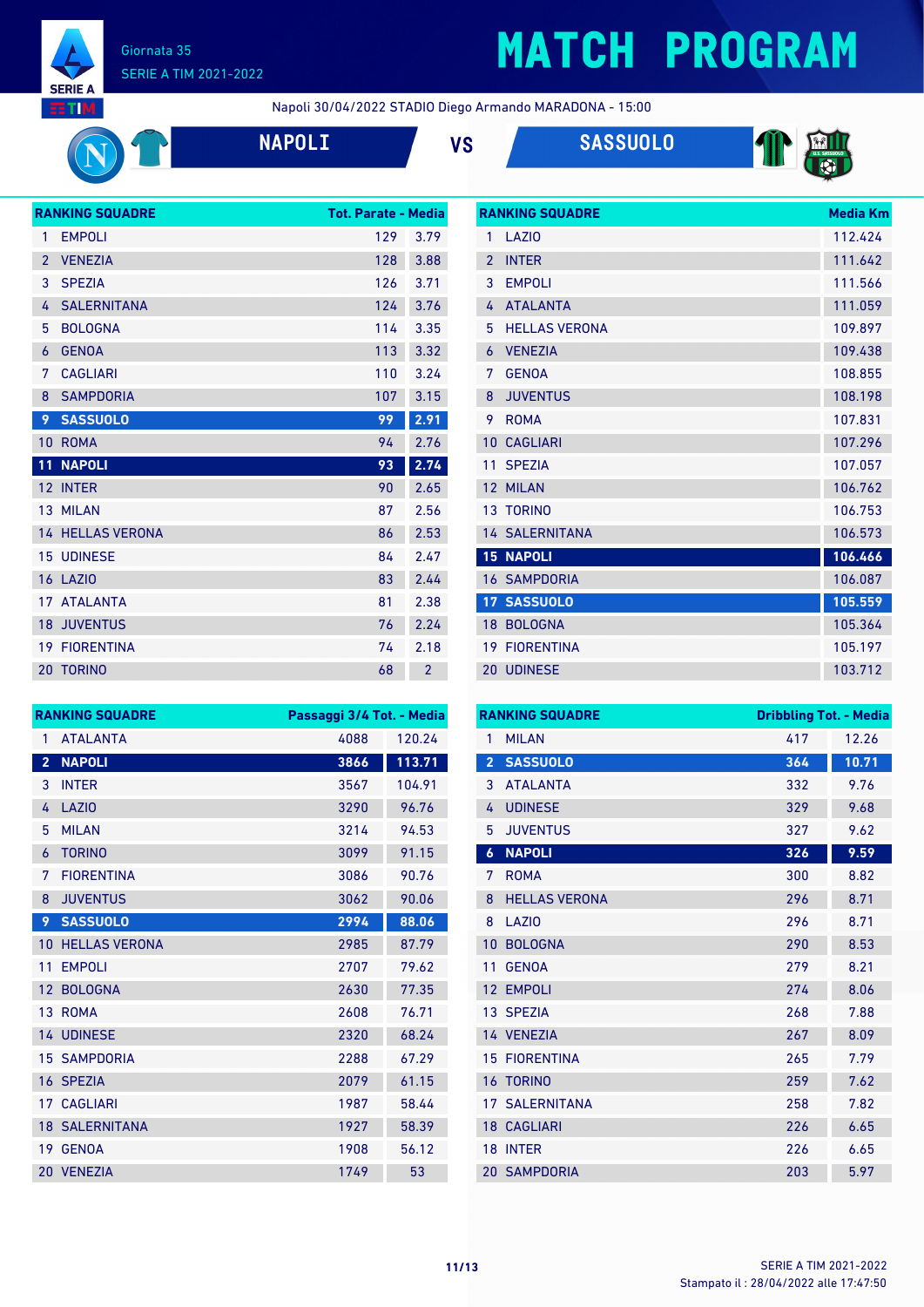

# **MATCH PROGRAM**





| <b>RANKING SQUADRE</b> |                       | Rigori a favore - Contro |                |  |
|------------------------|-----------------------|--------------------------|----------------|--|
| 1                      | <b>NAPOLI</b>         | 12                       | 1              |  |
| $\overline{2}$         | <b>INTER</b>          | 10                       | 4              |  |
| 3                      | <b>FIORENTINA</b>     | 9                        | 5              |  |
| 4                      | <b>HELLAS VERONA</b>  | 8                        | 4              |  |
| 5                      | <b>MILAN</b>          | 8                        | 5              |  |
| 6                      | <b>LAZIO</b>          | 8                        | 6              |  |
| 7                      | <b>ROMA</b>           | 7                        | 5              |  |
| 8                      | <b>EMPOLI</b>         | 7                        | 7              |  |
| 9                      | <b>SASSUOLO</b>       | 7                        | 8              |  |
| 10                     | <b>JUVENTUS</b>       | 6                        | 5              |  |
| 11                     | <b>ATALANTA</b>       | 6                        | 6              |  |
| 12 <sup>2</sup>        | <b>GENOA</b>          | 5                        | 4              |  |
|                        | 13 SAMPDORIA          | 4                        | $\overline{2}$ |  |
|                        | 14 BOLOGNA            | 4                        | 7              |  |
| 15                     | <b>TORINO</b>         | 4                        | 8              |  |
|                        | <b>16 CAGLIARI</b>    | 4                        | 9              |  |
|                        | 17 SPEZIA             | 4                        | 12             |  |
|                        | <b>18 UDINESE</b>     | 3                        | 5              |  |
|                        | 19 VENEZIA            | 3                        | 11             |  |
|                        | <b>20 SALERNITANA</b> | $\overline{2}$           | 7              |  |
|                        |                       |                          |                |  |

| <b>RANKING SQUADRE</b> |                         | Gol dalla panchina - Media |      |
|------------------------|-------------------------|----------------------------|------|
| 1                      | <b>ATALANTA</b>         | 12                         | 1.00 |
| $\mathbf{1}$           | <b>INTER</b>            | 12                         | 1.20 |
| 3                      | <b>UDINESE</b>          | 11                         | 1.00 |
| 4                      | <b>ROMA</b>             | 10                         | 1.11 |
| 5                      | <b>NAPOLI</b>           | 9                          | 1.00 |
| 6                      | <b>SASSUOLO</b>         | 8                          | 1.33 |
| 7                      | <b>EMPOLI</b>           | 7                          | 1.00 |
| 7                      | <b>FIORENTINA</b>       | 7                          | 1.00 |
| $7\phantom{.0}$        | <b>TORINO</b>           | 7                          | 1.00 |
| 10                     | <b>BOLOGNA</b>          | 6                          | 1.00 |
| 10                     | <b>GENOA</b>            | 6                          | 1.20 |
| 10 <sup>°</sup>        | <b>JUVENTUS</b>         | $\overline{6}$             | 1.00 |
| 10 <sup>1</sup>        | <b>MILAN</b>            | 6                          | 1.00 |
|                        | 10 SPEZIA               | 6                          | 1.00 |
|                        | <b>15 SALERNITANA</b>   | 5                          | 1.00 |
|                        | 15 VENEZIA              | 5                          | 1.00 |
|                        | 17 LAZIO                | 4                          | 1.00 |
|                        | <b>18 CAGLIARI</b>      | 3                          | 1.00 |
|                        | <b>18 HELLAS VERONA</b> | 3                          | 1.00 |
|                        | <b>18 SAMPDORIA</b>     | 3                          | 1.00 |